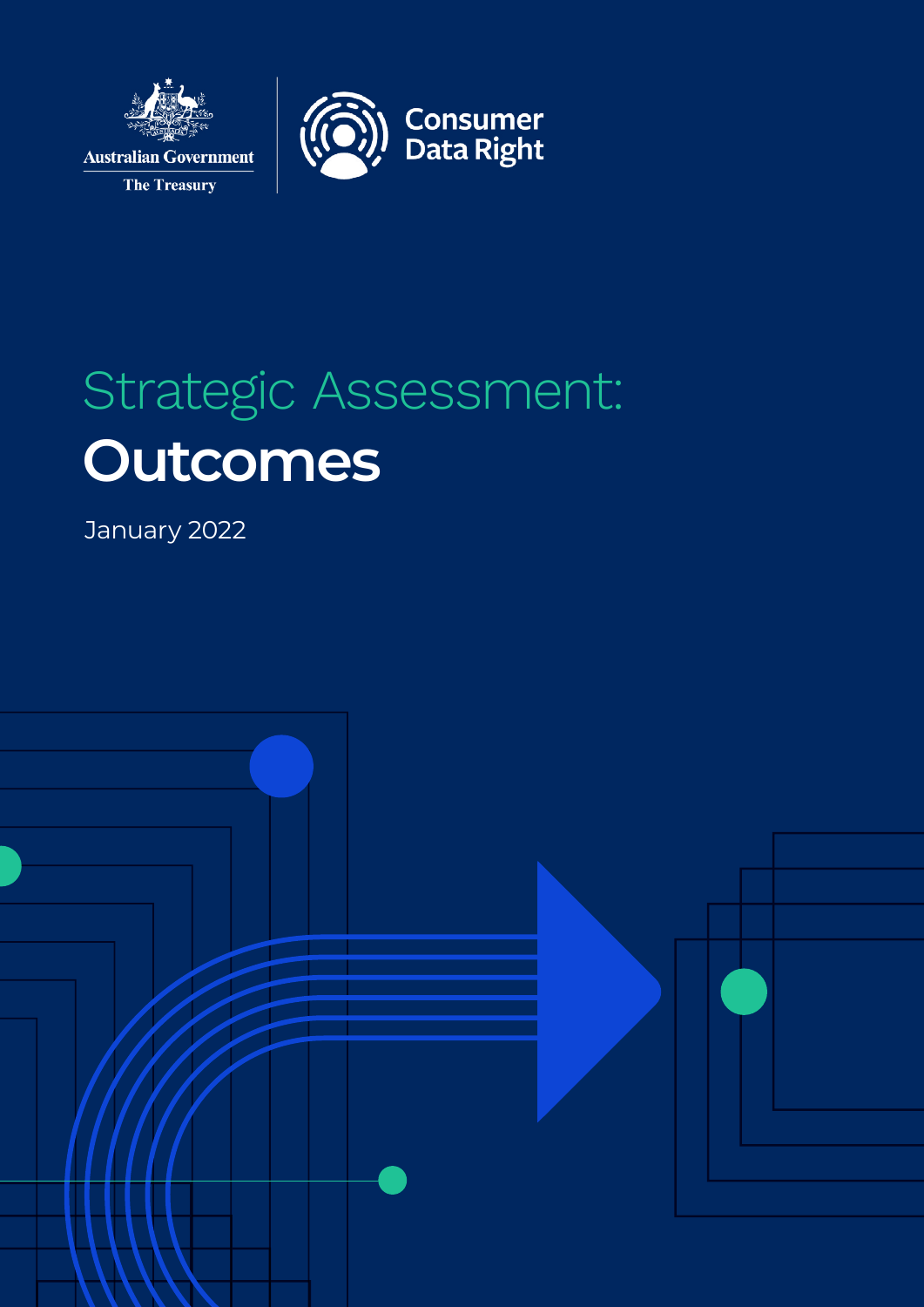© Commonwealth of Australia 2022

This publication is available for your use under a [Creative Commons Attribution 3.0 Australia](http://creativecommons.org/licenses/by/3.0/au/deed.en) licence, with the exception of the Commonwealth Coat of Arms, the Treasury logo, photographs, images, signatures and where otherwise stated. The full licence terms are available from www.creativecommons.org/licenses/by/3.0/au/legalcode.



Use of Treasury material under a [Creative Commons Attribution 3.0 Australia](http://creativecommons.org/licenses/by/3.0/au/deed.en) licence requires you to attribute the work (but not in any way that suggests that the Treasury endorses you or your use of the work).

### *Treasury material used 'as supplied'*

Provided you have not modified or transformed Treasury material in any way including, for example, by changing the Treasury text; calculating percentage changes; graphing or charting data; or deriving new statistics from published Treasury statistics — then Treasury prefers the following attribution:

Source: *The Australian Government the Treasury*

#### Derivative material

If you have modified or transformed Treasury material, or derived new material from those of the Treasury in any way, then Treasury prefers the following attribution:

*Based on The Australian Government the Treasury data*

#### Use of the Coat of Arms

The terms under which the Coat of Arms can be used are set out on the Department of the Prime Minister and Cabinet website (see [www.pmc.gov.au/government/commonwealth-coat-arms\)](http://www.pmc.gov.au/government/commonwealth-coat-arms).

### Other uses

Enquiries regarding this licence and any other use of this document are welcome at:

Manager Media and Speeches Unit The Treasury Langton Crescent Parkes ACT 2600 Email: [media@treasury.gov.au](mailto:media@treasury.gov.au)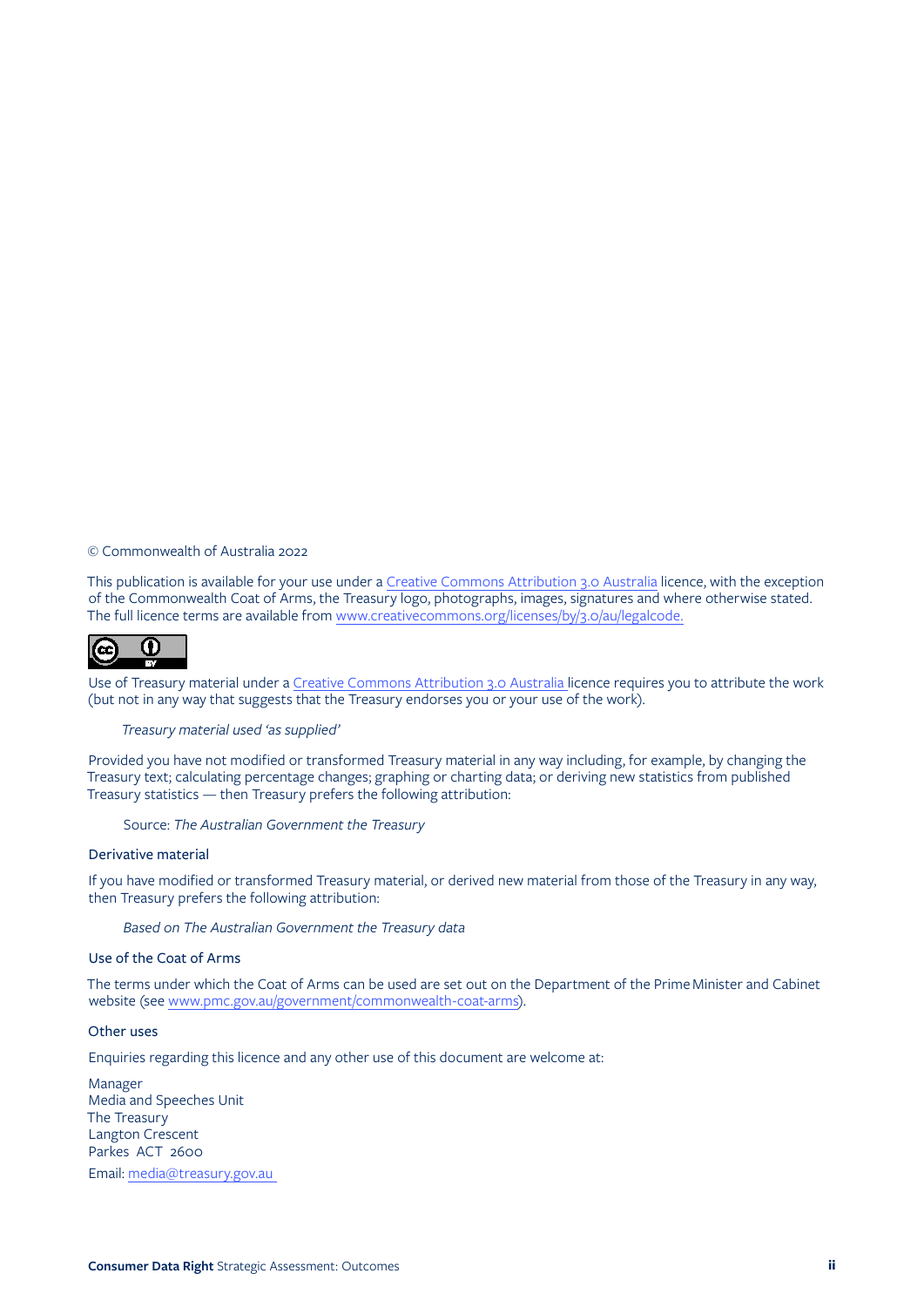# **Contents**

| The Consumer Data Right and Open Finance                                                       | 1                       |
|------------------------------------------------------------------------------------------------|-------------------------|
| CDR development                                                                                | 2                       |
| <b>Strategic Assessment process</b>                                                            | $\overline{\mathbf{3}}$ |
| Consultation: who we spoke to and what we heard                                                | 4                       |
| <b>Strategic Assessment insights</b>                                                           | 5                       |
| Recommendations                                                                                | 5                       |
| <b>Strategic Assessment outcomes</b>                                                           | 7                       |
| A data purpose driven approach will unlock consumer centric use cases                          | 7                       |
| Building on the success of Open Banking to expand to Open Finance                              | 8                       |
| Access to consumer data held by Government will open up further<br>benefits in an expanded CDR | 9                       |
| <b>Conclusions and next steps</b>                                                              | 10                      |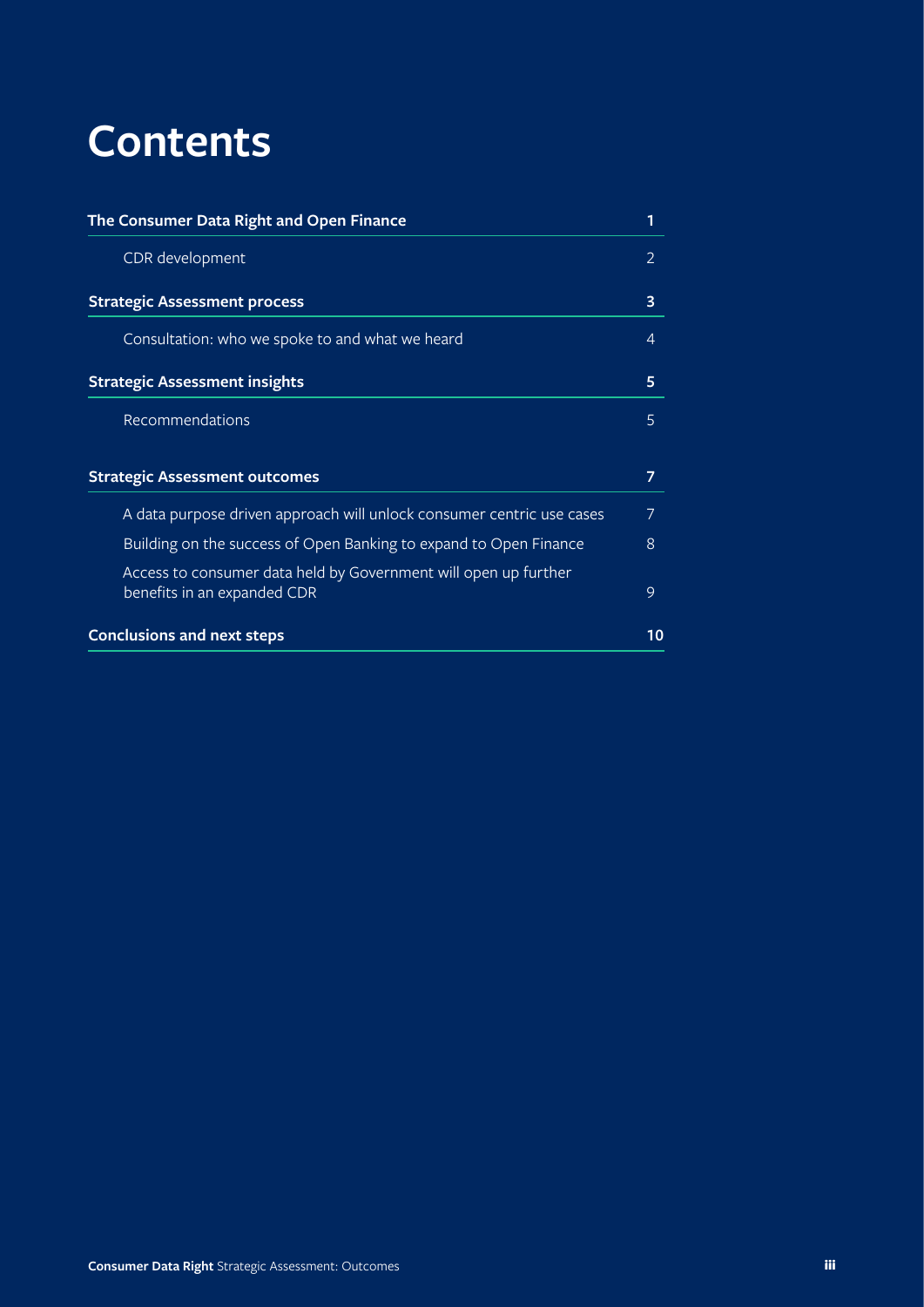# <span id="page-3-0"></span>**The Consumer Data Right and Open Finance**

The Consumer Data Right (CDR) is a key initiative of the Australian Government's Digital Economy Strategy and provides the core infrastructure to support an increasingly data-driven economy. Like the rest of the economy, the data-driven economy is based on transactions in value (including data) between consumers, businesses and government. When data is exchanged within the CDR framework, it puts consumers in the driver's seat by helping them derive value from data collected and generated about them as a result of their activities and transactions.

The core policy objectives of the CDR have been to encourage competition and greater access to previously unavailable information, as well as support new entrants into sectors to drive innovation and enhance product and service offerings.

Treasury's recent Strategic Assessment consultation process highlighted the potential for the CDR to deliver so much more than these core objectives it has the potential to truly underpin and support a world leading, data driven economy by providing an extensible data-sharing platform.

Following this consultation and a public submission process, 'Open Finance' has been identified as the next priority area to grow the CDR. Open Finance will bring targeted datasets from across general insurance, superannuation, merchant acquiring and non-bank lending service providers into the CDR. In addition, the process also identified that expanding the CDR to complementary government-held datasets may also significantly enhance the user experience and utility of CDR. Introducing data from across general insurance, superannuation, merchant acquiring and non-bank lending will build on the growing momentum of Open Banking by spurring rapid product development that gives consumers access to better deals and a more complete view of their finances.

Consumers will also benefit from greater control over every part of their financial lives, including their savings, loans, assets and financial planning.

Open Finance will be implemented in phases involving the assessment and designation of key datasets within the superannuation, and general insurance sectors and merchant acquiring and non-bank lending service providers in 2022. To maximise efficiency of implementation and scale up of the CDR and support a rich data ecosystem, a targeted dataset approach will be adopted that prioritises and sequences assessment, designation and implementation of the CDR across these sectors.

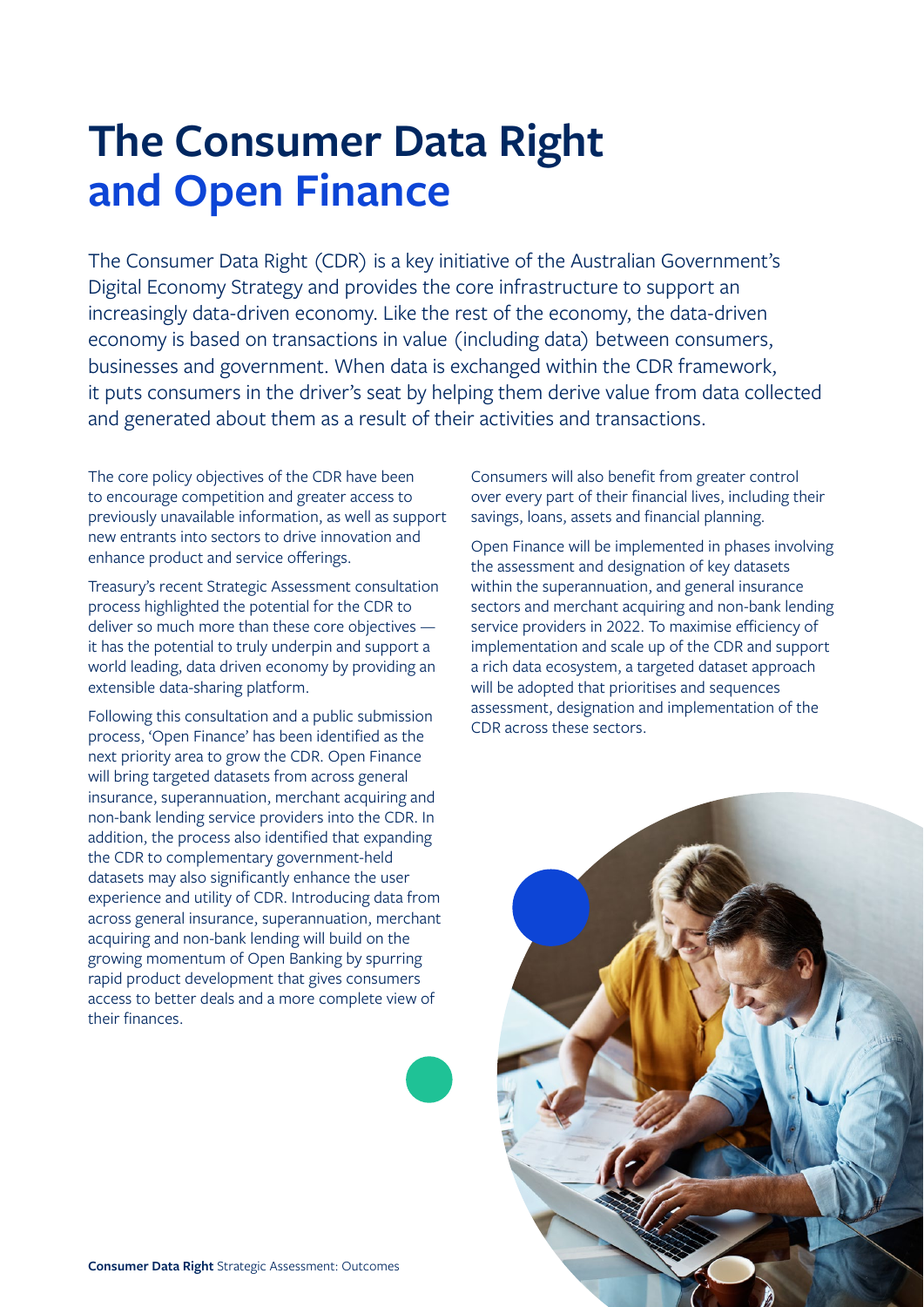# <span id="page-4-0"></span>**CDR development**

As a world leading economic reform with a rolling program of expansion across the economy and a partnership with the private sector to encourage investment in data driven innovation, the CDR supports more innovative and consumer-oriented services, as well as the digitalisation of business. It also has the potential to address increasing information asymmetries in some areas of the economy that create barriers for new entrants and, importantly, provides safer and more secure rails for sharing data.

The success of the CDR depends on creating a thriving innovation ecosystem. The CDR provides the legal framework to encourage data-driven innovation from private sector companies who create value-added products and services consumers want — a true public-private partnership that will continue to grow as more datasets become available and support cross-sectoral innovation.

Since the introduction of the CDR to the banking sector in July 2020, the number of accredited data recipients (ADRs) has been steadily growing; as of 18 January 2022, there are 26 ADRs, 11 of which are active. We expect those numbers to continue growing with the CDR's expansion across the economy.

ADRs are already using the CDR to provide services to consumers, such as budgeting, bill payment and financial management apps, streamlined credit approval processes, the creation of in-depth financial overviews to assist consumers on their home-buying journey, and the use of financial transaction data combined with COVID location data to alert a consumer if they have been to a COVID hotspot.

In November 2021, rules were made that implement the CDR in the energy sector. Product data will be available from October 2022 to provide consumers with better information about energy product and service offerings and support more detailed comparison services, followed by phase one of consumer data from 15 November 2022.

Expansion to the third sector, telecommunications, is also underway with the publication of a detailed sectoral assessment in November 2021 and the finalisation of the telecommunications designation instrument. With the designation instrument now made, work will begin on developing telecommunications specific rules and standards.

In December 2021, the Government released its response to the Final Report of the *Inquiry into Future Directions for the Consumer Data Right*. The Government's response commits to significantly strengthen and deepen the CDR's functionality through implementing third-party action and payment initiation, along with other recommendations to grow the CDR ecosystem and foster greater international engagement.

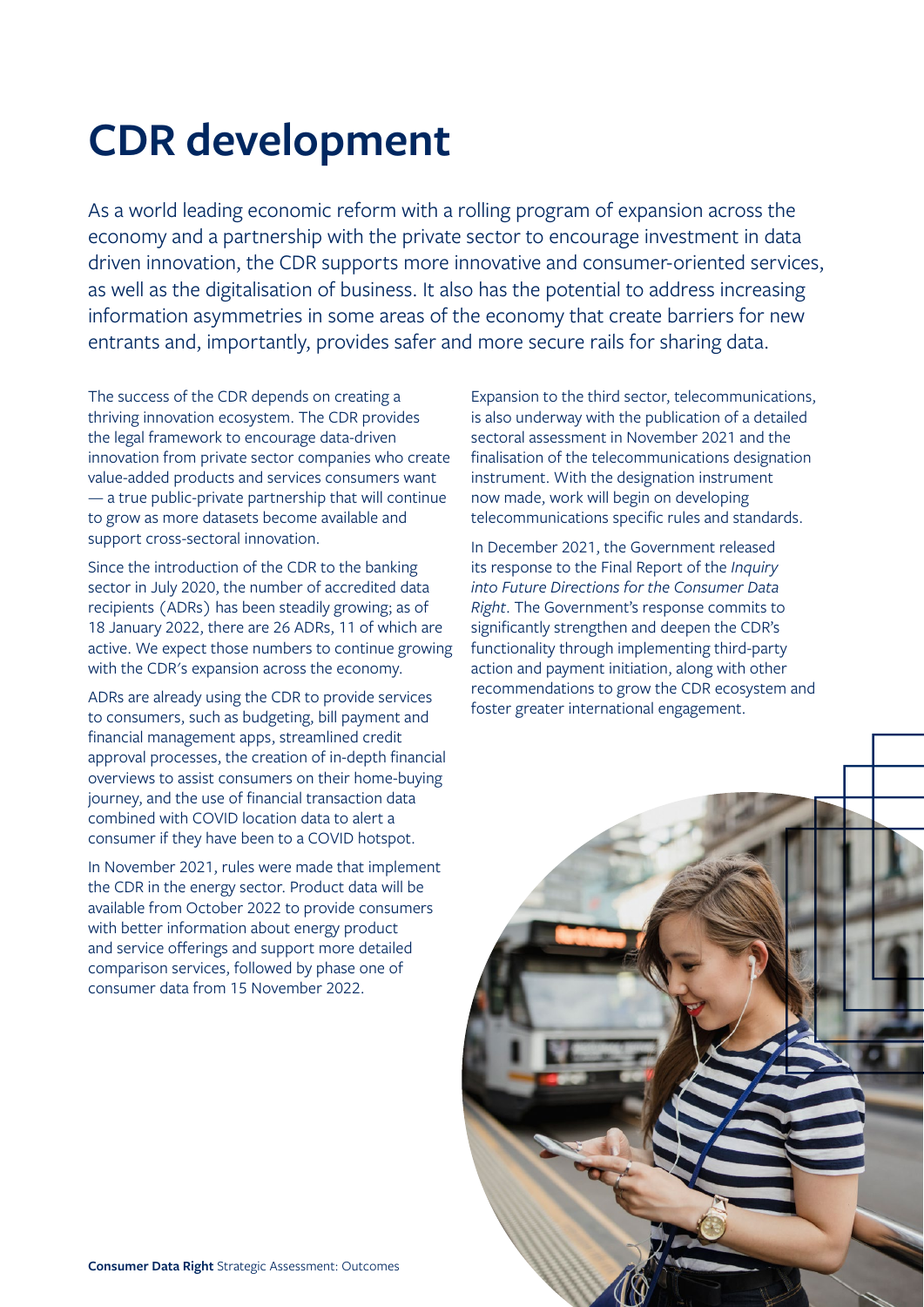# <span id="page-5-0"></span>**Strategic Assessment process**

As announced in the 2021–22 Budget, to inform the next phase of the economy-wide roll-out of the CDR, Treasury undertook a rapid, high level assessment of sectors and datasets across the economy. The process involved wide ranging consultation with domestic and international stakeholders in industry and government, and a six-week public consultation process supported by a consultation paper.

The Strategic Assessment provided an opportunity to step back and assess the most effective approach to successful CDR implementation across the economy, with a focus on spurring ecosystem growth and delivering tangible consumer benefits.

The consultation process sought feedback on whether implementation should continue to adopt a sector-by-sector approach to designation or replace it with a more agile dataset-focussed approach. The process explored expansion of the CDR with regard to concepts of life journeys and significant consumer decisions and use cases.

It also explored the evolution of the CDR and its potential utility in all aspects of Australians' lives, going beyond driving switching behaviour. These insights focus on the datasets required to spur the types of innovative applications that are likely to drive rapid consumer uptake of the CDR and support broad innovation.

A public Strategic Assessment consultation paper was open for comment from 22 July to 2 September 2021. It identified four policy objectives to inform future CDR roll-out and a non-exhaustive list of sectors for consideration.

### Four policy objectives to inform future CDR roll-out

| Consumer<br><b>benefits</b> | Competition<br>and market<br>efficency | Innovation | Safer and<br>more secure<br>data sharing |
|-----------------------------|----------------------------------------|------------|------------------------------------------|
|-----------------------------|----------------------------------------|------------|------------------------------------------|

### Non-exhaustive list of sectors for consideration

| Agriculture | General<br>and health<br><i>insurance</i> | Retail and<br>groceries | Loyalty<br>schemes | Non-bank<br>lenders  | Super-<br>annuation |
|-------------|-------------------------------------------|-------------------------|--------------------|----------------------|---------------------|
| Transport   | Government                                | <b>Health</b>           | Education          | Digital<br>platforms |                     |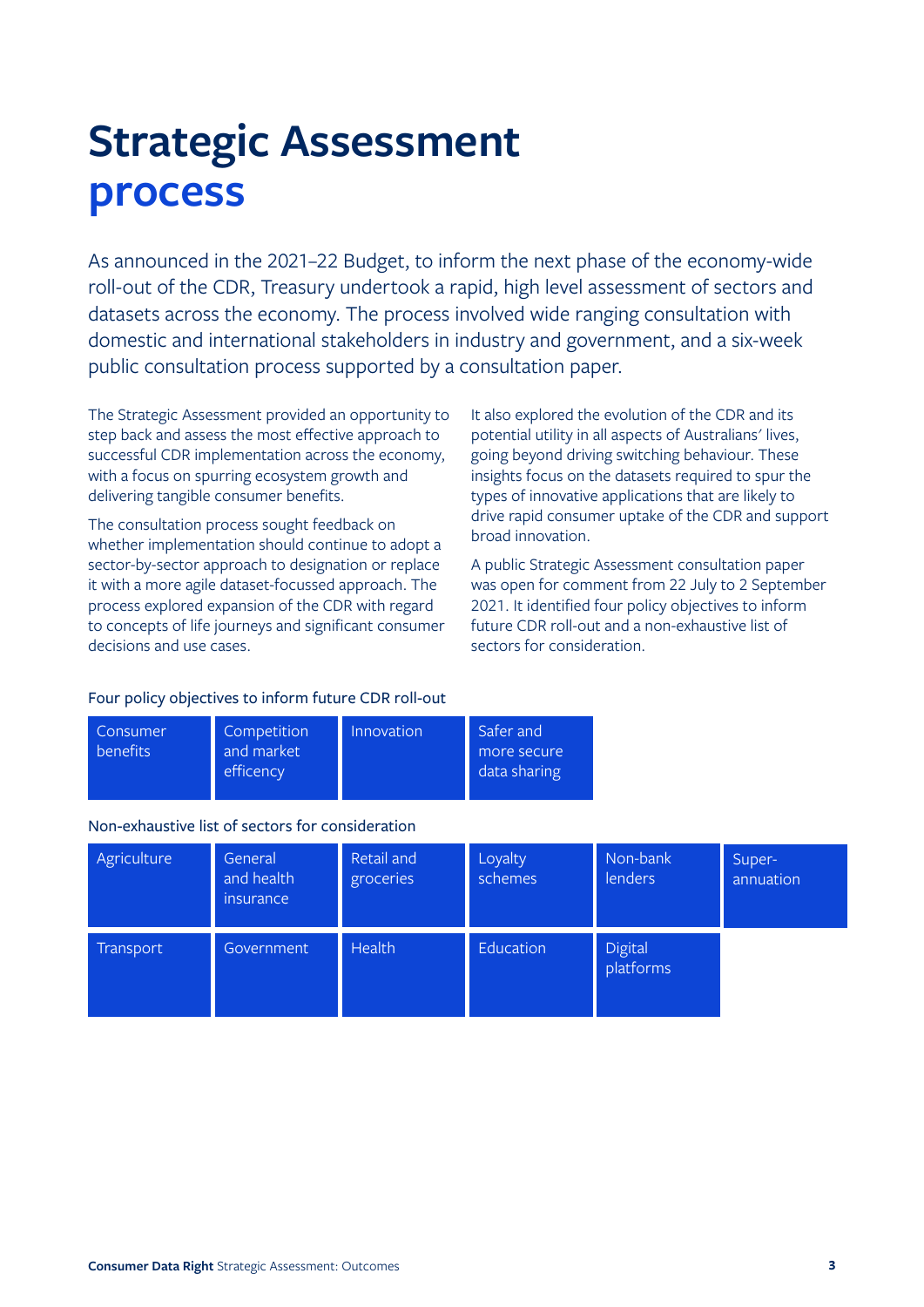# <span id="page-6-0"></span>**Consultation: who we spoke to and what we heard**

| domestic<br>roundtables<br>Over<br><b>200</b><br>total<br>attendees | Roundtables brought together data holders, potential ADRs, consumer groups<br>and regulators:<br>• They covered insurance, superannuation, agriculture, non-bank lenders, retail and<br>loyalty schemes, and consumer groups. A separate government and regulatory<br>roundtable was convened to explore government datasets<br>• Two workshop discussions were held with the CDR FinTech Community<br>of Practice.<br>Bilateral meetings were held with:<br>Government agencies, regulators and private firms<br>$\bullet$<br>• Consumer and privacy advocates (for example, the Financial Rights Legal Centre<br>and the Good Things Foundation)<br>• Business representative bodies (for example, the Business Council of Australia<br>and the Insurance Council of Australia). |
|---------------------------------------------------------------------|------------------------------------------------------------------------------------------------------------------------------------------------------------------------------------------------------------------------------------------------------------------------------------------------------------------------------------------------------------------------------------------------------------------------------------------------------------------------------------------------------------------------------------------------------------------------------------------------------------------------------------------------------------------------------------------------------------------------------------------------------------------------------------|
| <b>Over</b><br>written<br>submissions<br>received                   | Written submissions were received from:<br>• small and large tech firms<br>industry representative bodies<br>$\bullet$<br>professional and general business associations<br>• insurers and superannuation data holders.                                                                                                                                                                                                                                                                                                                                                                                                                                                                                                                                                            |
| <b>International</b><br>experts<br>engaged                          | Treasury engaged with international counterparts and numerous experts and prominent<br>international representatives, including:<br>Government, regulators, researchers, consultants and international organisations in<br>the United Kingdom, Singapore, New Zealand, India, Brazil, Estonia, Japan, Canada,<br>and the United States<br>• Prominent organisations including the World Bank, the Bank for International<br>Settlements, the Department for Business, Energy and Industrial Strategy (UK),<br>Ministry of Business, Innovation and Employment (NZ), European Banking<br>Federation and Oxford University, Fintech New Zealand, and multinational fintechs<br>such as Truelayer.                                                                                    |
| <b>What we</b><br>heard                                             | 'Both insurance and superannuation data is critical to improve competition, enable<br>new and innovative entrants, and enhance consumer access and understanding of<br>the available insurance and superannuation products.' FinTech Australia<br>A multi-sector approach can create efficiencies and synergies: 'Where the datasets<br>are similar, multiple sectors could be released at the same time with respect to<br>product data.' Cuscal<br>'We support consideration being given to moving from a sector-centric approach<br>towards more of a focus on consumer experience.' Australian Small Business and<br><b>Family Enterprise Ombudsman</b>                                                                                                                        |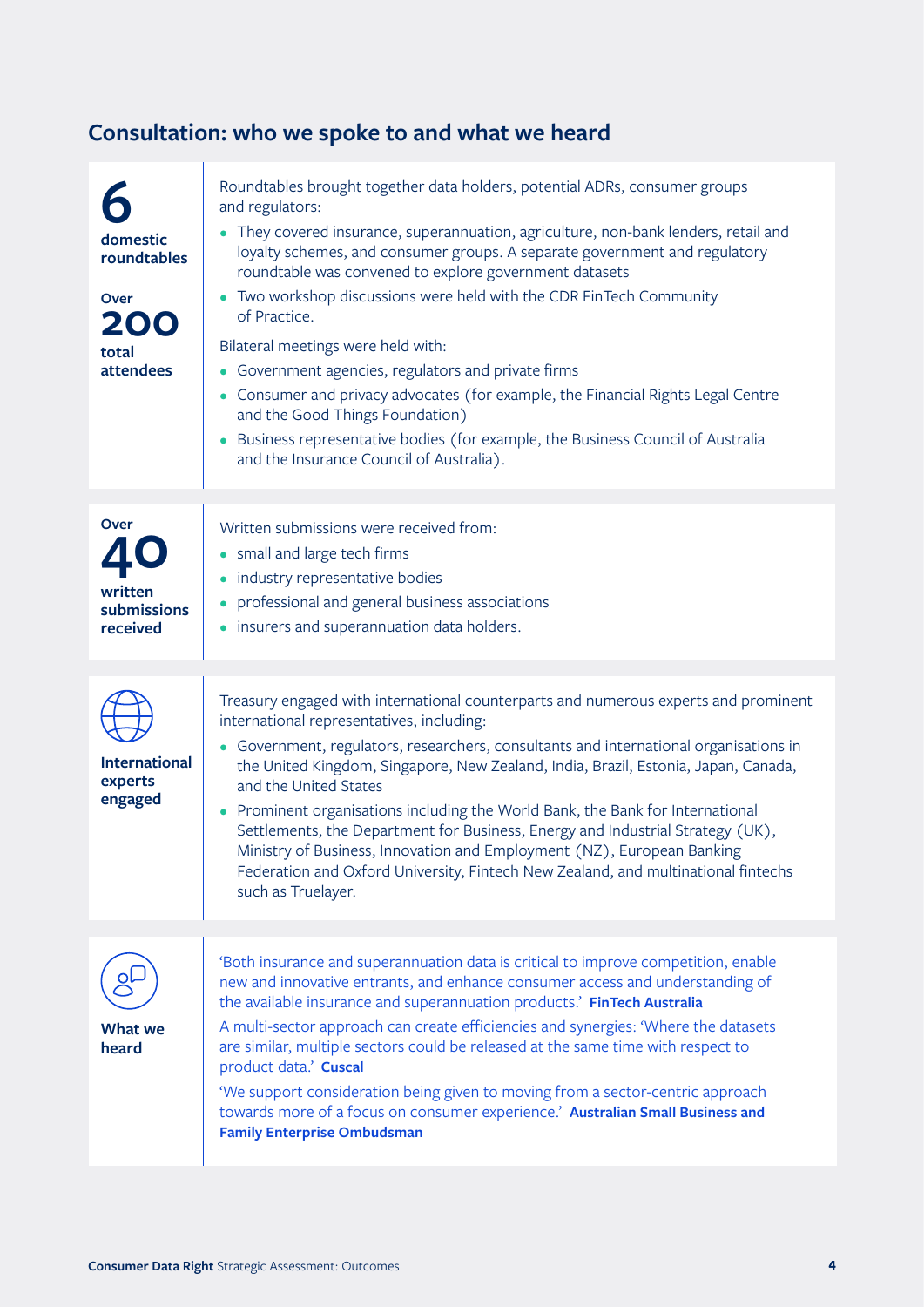# <span id="page-7-0"></span>**Strategic Assessment insights**

The advice we received from business, industry and other experts to inform our decision making was both significant and valuable, generating key insights that we carefully analysed and incorporated into our recommendations.

### **Recommendations**



### 1 **CDR can be the 'central nervous system' of Australia's data economy**

'For social outcomes, the number of problems that CDR can solve is infinite. Use cases as wide as gambling and alcohol addiction help to welfare spending and government program eligibility would help people navigate a complex and stressful process to access the help and funding that they need.' **Adatree**

- **•** Stakeholders saw the CDR as a competitive, secure space to innovate on their own terms.
- **•** A CDR framework that adapts to the changing needs of Australians will create a digital economy for Australia that works for individuals and businesses.
- **•** Opportunities highlighted went beyond product comparison and switching, to deeper insights for consumers and even to matters with broader social impacts. Potential applications through CDR include informing consumers making values-based purchases, to even assisting organisations, including not-for-profits and governments, in the delivery of disaster relief.

### 2 **CDR should adopt a data holder-agnostic approach**

- **•** Stakeholders noted that unlocking public sector data could drive private innovation and improve how consumers use government data services.
- **•** Managed appropriately and thoughtfully, including government data into the CDR system can increase consumer trust in both government data use and the CDR.

### 3 **Prioritise an agile and responsive implementation of CDR**

- **•** Changes in the digital and data frontier are not always predictable or stable.
- **•** The CDR framework should be flexible to these changes, both in terms of expanding to new datasets and in responding to the development of technology.
- **•** The changing boundaries and participants of any given industry mean that traditional definitions of sectors can be overtaken in practice. An agile and responsive CDR framework will ensure that participation and resulting benefits are maximised in line with that practice.

### 4 **Consumer-centred development must be retained**

- **•** Digital consumers are segmented with divergent needs, capabilities and trust of the online world.
- **•** In order for consumers to get the most out the system, the CDR needs to understand how different consumers will engage, or not engage, with an expanded set of sectors or datasets.
- **•** The CDR and its consent-driven core of transparency with embedded privacy principles can reassure consumers of their digital safety and provide a foundation for confident consumer engagement.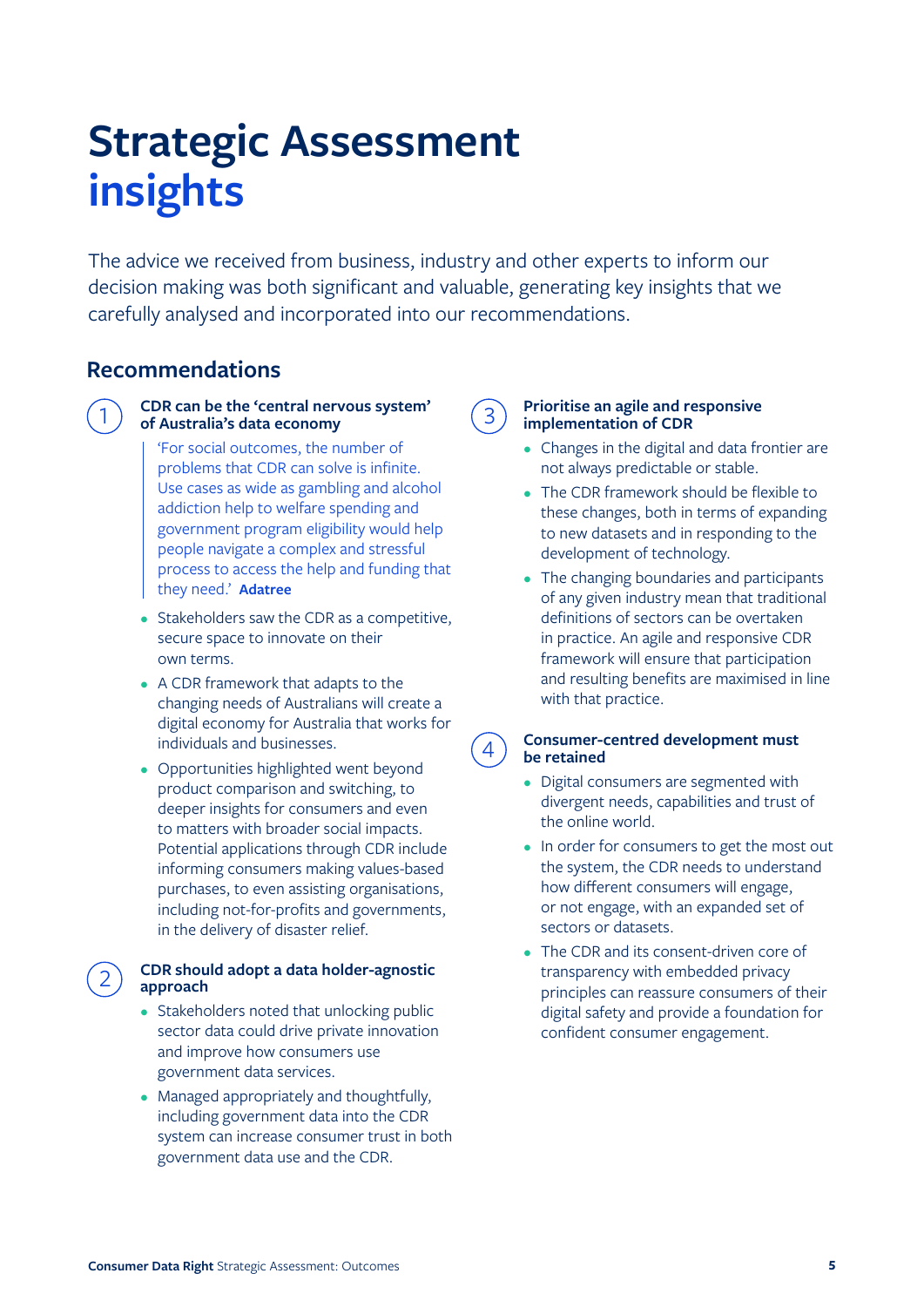

### 5 **CDR has a role in Digital Identity verification and sharing of credentials**

- **•** Identity verification, through both government data and private sector solutions, was a recurring proposal made during the Strategic Assessment.
- **•** Bringing digital identity verification into the CDR builds off the *Inquiry into the Future Directions for the Consumer Data Right* report which recommended that the CDR should incorporate interoperable authentication.

6 **Key factors to support prioritisation and sequencing of further CDR expansion**

> '… it may be that a new approach is needed that focuses less on the features of a particular sector or dataset, and more on the impact of the scale and combination of different datasets, potentially viewed through the lens of the net interests of the citizen/consumer.' **Australian Society for Computers & Law**

- **•** Prioritise datasets that build on existing datasets or are highly complementary to support faster ecosystem growth.
- **•** Prioritise datasets that support multiple use cases, broad innovation and user journeys rather than simple switching use cases.
- **•** Focus on friction points for consumers that can be addressed through data-driven innovation and standardisation.
- **•** Consider how the CDR might interact with any existing data-sharing mechanisms already operating in a sector.
- **•** Consider maturity of ICT infrastructure and digital capability of sector, as well as the proprietary nature of datasets.
- **•** Applying the above factors, also supports building on open banking and prioritising expansion to other financial services and products ('Open Finance').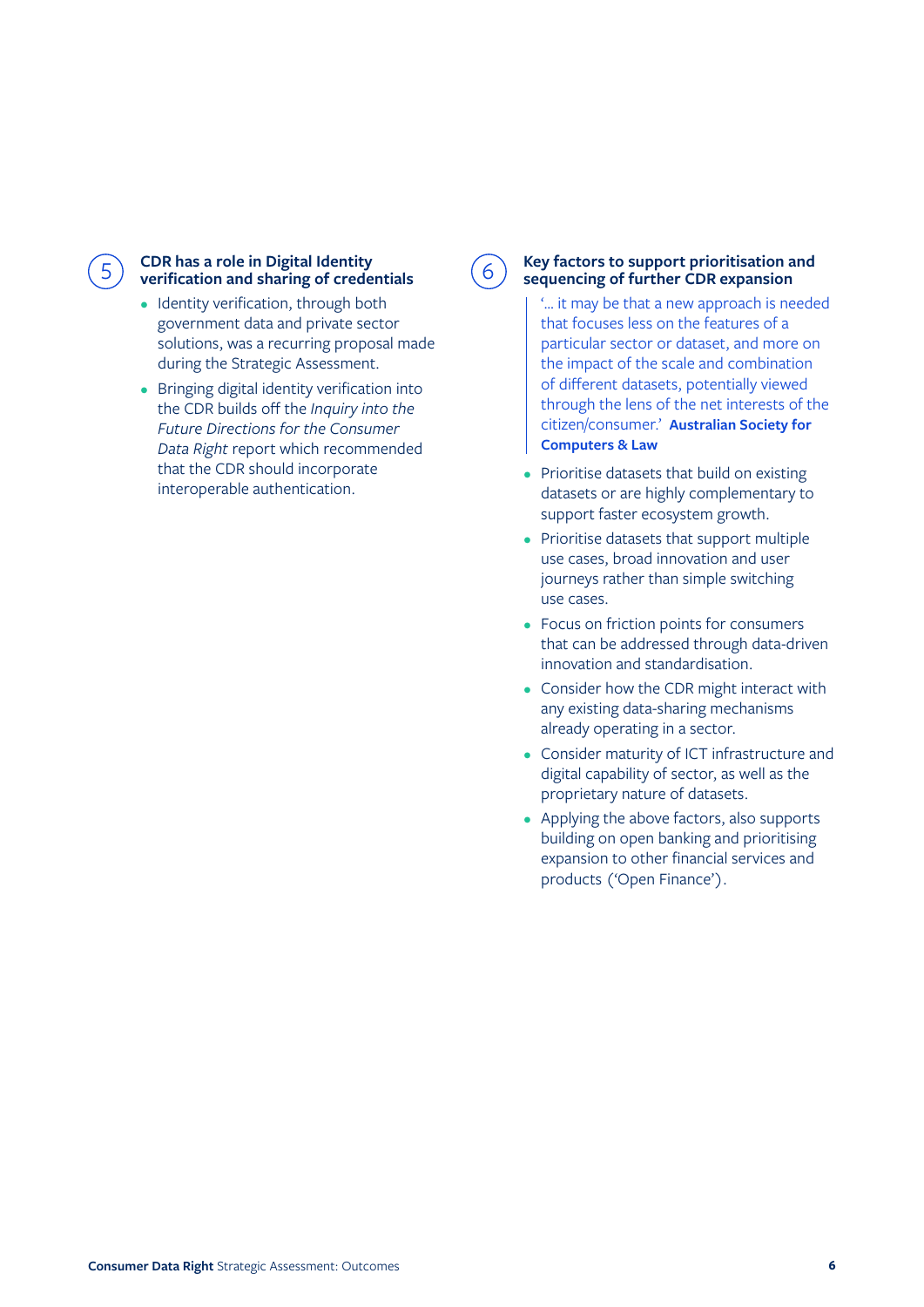# <span id="page-9-0"></span>**Strategic Assessment outcomes**

# **A data purpose-driven approach will unlock consumer centric use cases**

Leveraging the rich insights received through the Strategic Assessment, key factors were identified to guide the future prioritisation and sequencing of CDR to future datasets. These key factors complement a more agile approach to future CDR expansion that prioritises a smaller number of targeted datasets across sectors that will more rapidly unlock consumer-centric use cases.

The key factors are illustrated below and include the value of datasets alone or when combined with other datasets, the relative costs to data holders of making a single or multiple datasets available and the digital readiness of certain sectors to support sequencing of various datasets.



**Consumer Data Right** Strategic Assessment: Outcomes **7**

productivity.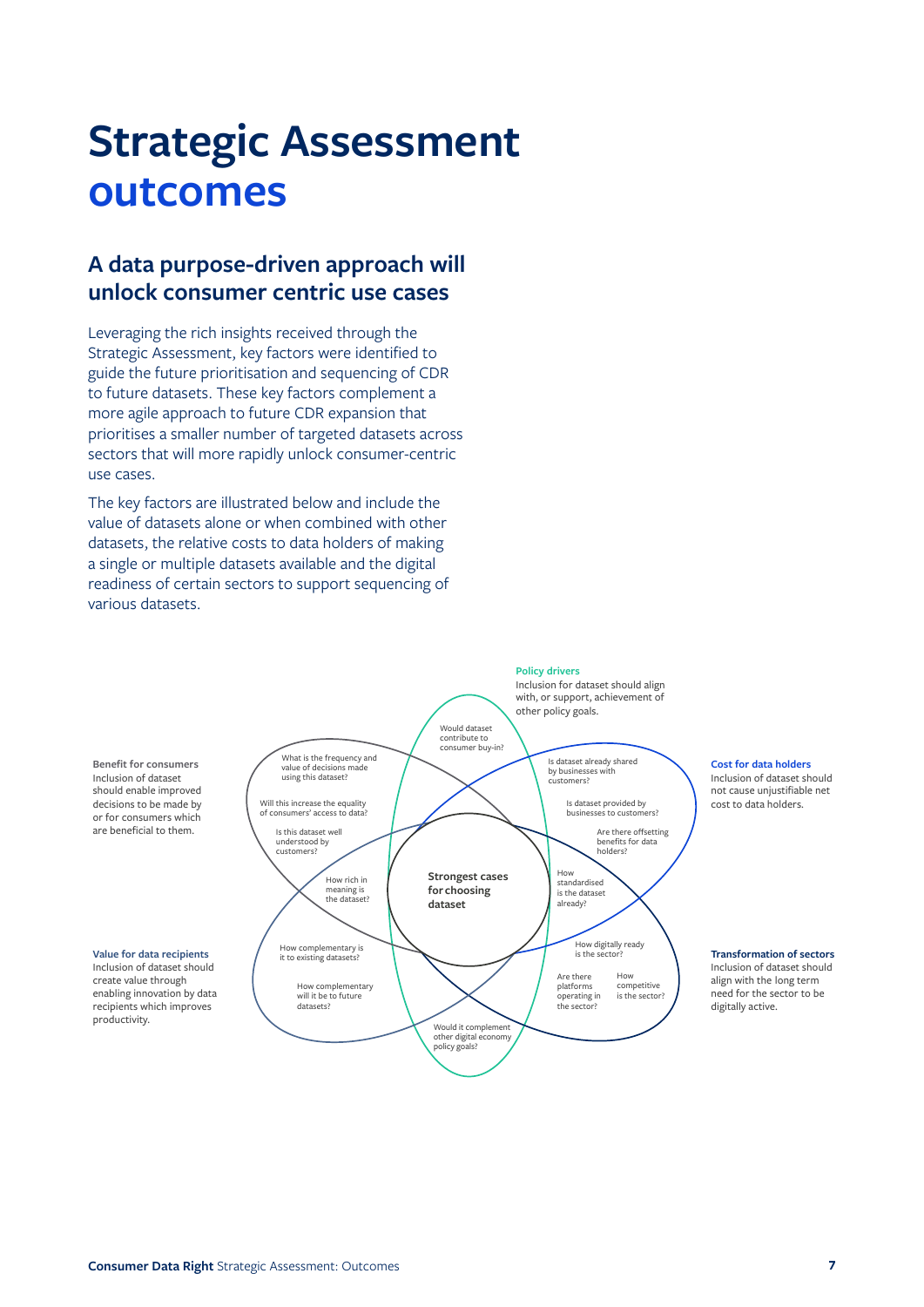## <span id="page-10-0"></span>**Building on the success of Open Banking to expand to Open Finance**

The Strategic Assessment tested the key factors noted above across a range of potential sectors and datasets identified by stakeholders and through previous commissions of inquiry, including transport, retail, loyalty schemes, agriculture, education, health and digital platforms. Extension of the CDR to Open Finance emerged as a clear priority. Open Finance will include the concurrent assessment and designation of datasets across the non-bank lending, merchant acquiring, superannuation and general insurance sectors. By prioritising a smaller mix of targeted datasets across these sectors, the CDR will unlock a broader range of higher value use cases, compared to expanding one sector at a time.

'… prioritised designated data holders…will clearly enable better consumer outcomes, more competition, more choice, huge savings, smoother experiences, and new data-driven smarter propositions. These are at the essence of application of the Consumer Data Right.' **Adatree**

For example, combining a few key datasets in superannuation and general insurance would support applications that provide consumers with a richer picture of their current and expected financial circumstances and will support improved financial planning, and key life decisions such as asset purchases, preparing for retirement or change in employment circumstances while balancing implementation considerations.

Stakeholders highlighted the benefits of a phased approach to superannuation and general insurance by focussing on datasets that support important use cases like whole-of-life financial management, recognising that some sectors, such as general insurance, will take longer to assess and implement.

'… we see the larger insurance categories as the top-priority sectors for introducing the CDR. For both home insurance and car insurance, we see markets where comparing the best available deals is currently extremely difficult and time-consuming for consumers. ... It is [also] clear that superannuation is a sector where moving consumers to higher-performing funds will lead to hugely significant consumer benefit in the long term.' **Finder**

Feedback suggested an initial focus on consumer-specific account information, such as account balances, for superannuation rather than product data, and product and/or attribute data for sub-categories of general insurance. Feedback also recommended exploring relevant government data holdings as potential sources of superannuation and general insurance related data.

Open Finance provides a strong foundation to introduce payment and action initiation reforms and has the potential to complement existing reforms in the Your Super Your Future package, as well as in the implementation of any Government Response to the Payments System review.

The exception for a phased approach to Open Finance is the extension of CDR to non-bank lending and merchant acquiring service providers. Implementation of CDR across non-bank lending and merchant acquiring service providers was viewed as a logical extension of Open Banking, with many of the datasets likely to be highly complementary to banking datasets and existing rules and standards likely to be highly extensible. Non-banking lending products are also increasingly an important source of credit, particularly in the COVID constrained business environment, supporting a more comprehensive roll out to the non-bank lending sector.

'There is a high degree of consumer benefit to be gained should product and consumer data sharing be enabled in these sectors. These sectors are suggested based on the current barriers to switching, the potential consumer benefits, the applicability across a consumer's lifecycle, and the potential to increase transparency across industries.' **iSelect, on general insurance and non-bank lending**

The Reserve Bank of Australia's Review of Retail Payments Regulation also highlighted how the CDR could improve transparency of pricing and competition, which will be explored through the Open Finance assessment process.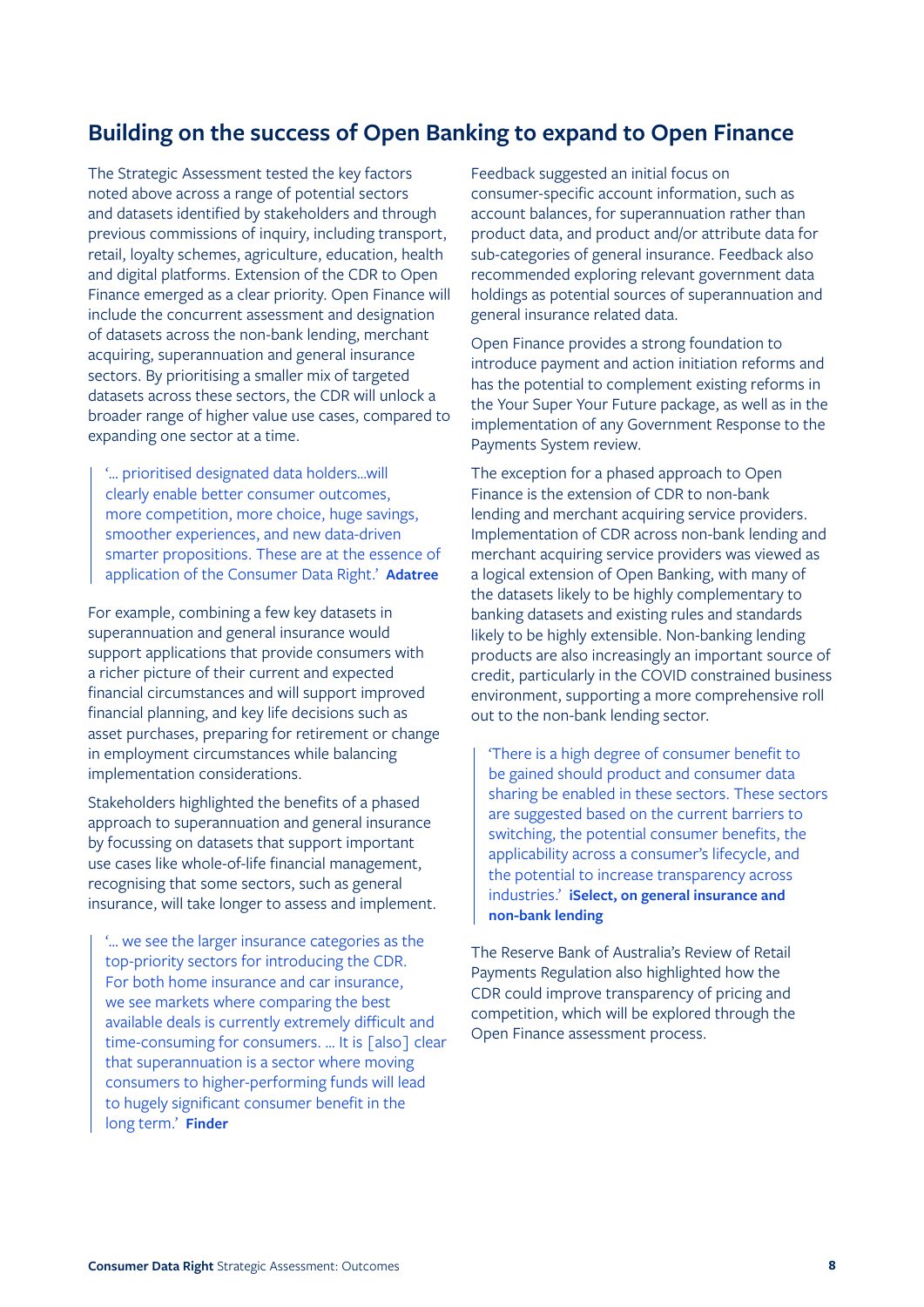# <span id="page-11-0"></span>**Access to consumer data held by Government will open up further benefits in an expanded CDR**

Consultation with industry and across state and Commonwealth government agencies highlighted the benefits of designating customer-specific data held by Government, either to complement private sector data or to support particular use cases (for example, verifying customers or qualification credentials). It is already possible for data held by government agencies to be included in a CDR designation instrument, with data from the Australian Energy Regulator and Victorian Energy Compare having been designated in the energy sector.

Prioritising the inclusion of customer data held by governments recognises that most consumer milestone events or decisions (for example, buying a house, getting married, having a child, starting or winding up a business, or retiring) will involve a mixture of data held by private business and government agencies about an individual or business.

Consultations also highlighted that expansion to government datasets and the inclusion of government agencies as both data holders and accredited data recipients has the potential to improve private sector goods and services, support improved Government service delivery, and support Australians and Australian businesses across all facets of their lives and operations. Expanding the CDR to customer-specific complementary data held by government could also significantly enhance user experience and the utility of the CDR.

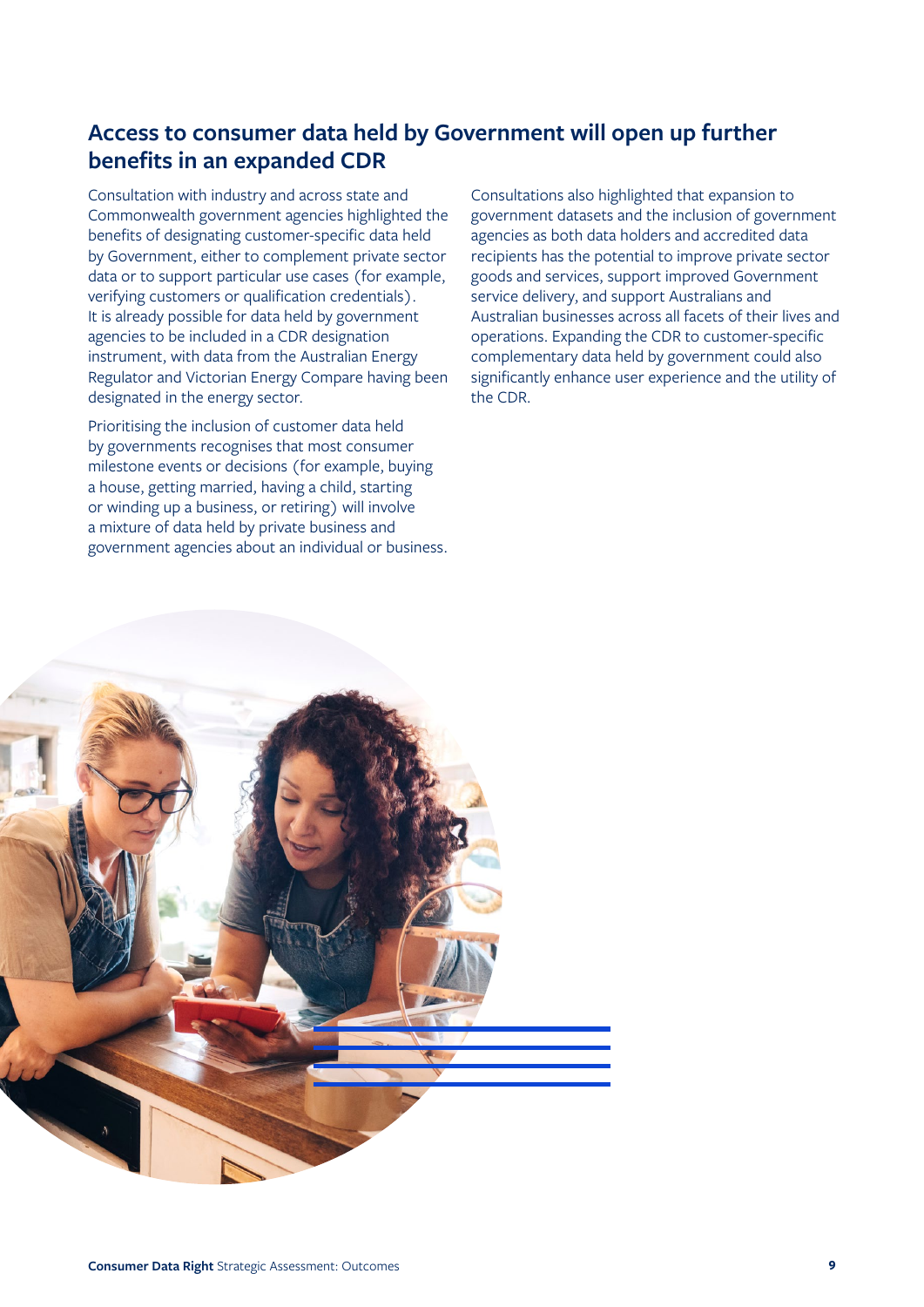# <span id="page-12-0"></span>**Conclusions and next steps**

The Strategic Assessment has truly demonstrated the benefit of undertaking a regular economy-wide scan to calibrate CDR expansion and provide the flexibility to respond to a rapidly changing digital economy and the evolving needs and expectations of consumers. The process benefited from significant levels of industry and expert engagement across the entire CDR ecosystem.

The approach of undertaking a high-level strategic assessment complements the more detailed process of formally assessing and designating data and data holders as set out in the *Competition and Consumer Act 2010*.

The expansion to Open Finance leverages momentum that has been building for the CDR by targeting high value datasets that will support more rapid uptake and broad-based innovation. It will enable the CDR to deliver significant, tangible benefits for consumers by supporting frictionless switching and driving productivity gains by reducing administrative burden on SMEs.

Further targeted consultation will be undertaken to support the assessment and designation of priority datasets in Open Finance, including datasets from across non-bank lending, merchant acquirers, superannuation and general insurance sectors, with a view to completing the first phase of assessments and designations of Open Finance in 2022.

The assessment process will also explore the inclusion of relevant government Open Finance data.